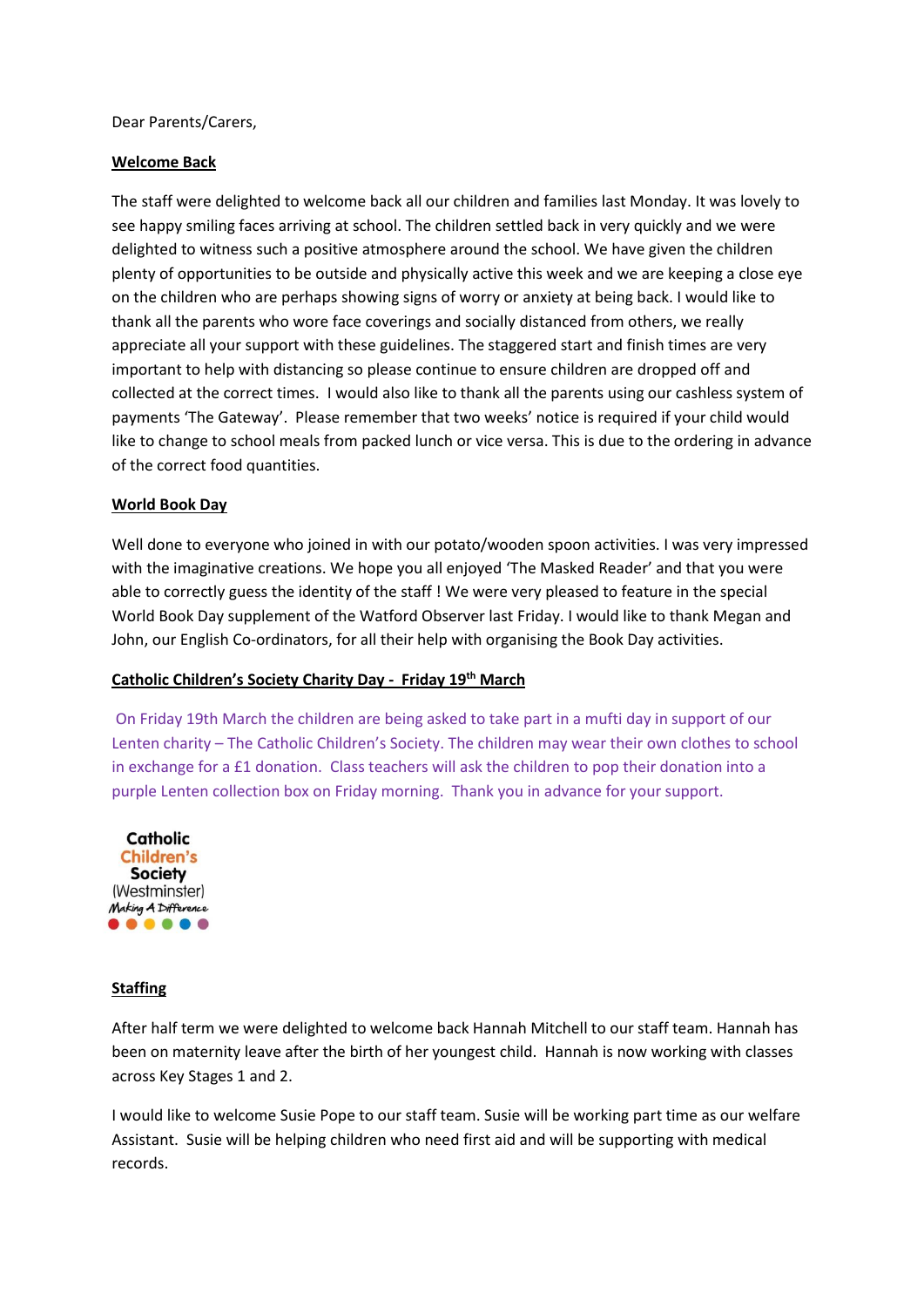## **Parents Evenings**

We have organised two virtual parents' evenings for **Tuesday 23rd March 4.20pm to 7.50pm and Wednesday 24th March 4.20pm to 7.50pm.** These will be online this term due to the current Covid restrictions. We will be using an online system called School Cloud. The instructions about how to use this system are attached to this email.

# **Holy Rood Church**

As you will know we have now been emailing parents the weekly newsletter from Holy Rood Church. I hope you have found this useful as it will help keep you updated with parish news. On behalf of our school community I would like to welcome Fr Gerard to the parish. We hope he is able to visit our school very soon. In the newsletter this week there is an important notice about Baptism courses. The next preparation course for parents who have not yet completed the course is **Sunday 6th June 2pm to 4pm.** If you are interested you will need to book through the parish.

At Holy Rood Church there will be a 12pm mass on Wednesday 17<sup>th</sup> March for St Patrick's Feast Day



On Friday 19th March there will be a mass for the Feast of St Joseph at 12pm and 6pm.



Masses need be booked in advance using the 'Events' tab found on the Holy Rood Church website.

## **Five Principles of Wellbeing**

A lot of work will be taking place in school to ensure your children understand the **Five Principles of Wellbeing.** We feel it is important to explain what these are as it is not only the children who need to ensure they are aware but everyone in our school community. These principles apply to children, parents, staff and governors. Melanie, our Inclusion Co-ordinator, has placed some information about this in our school noticeboard located on the Key Stage One playground. More detailed information will be attached to the April newsletter.

## **Year 5 Retreat Day**

Our Year 5 children would normally take part in a Stations of the Cross retreat day at one of our local churches. This year, due to Covid restrictions, the retreat day will take place in our Activity Studio. The children will model their own Stations of the Cross from clay and create artwork using pastels and charcoal. The results will be displayed along the St Francis building upper corridor. I am looking forward to seeing some fabulous art from our talented Year 5 children.

## **Class Photographs**

Class photographs will be taken on Wednesday  $17<sup>th</sup>$  March. Information about how to order the photograph will follow soon.